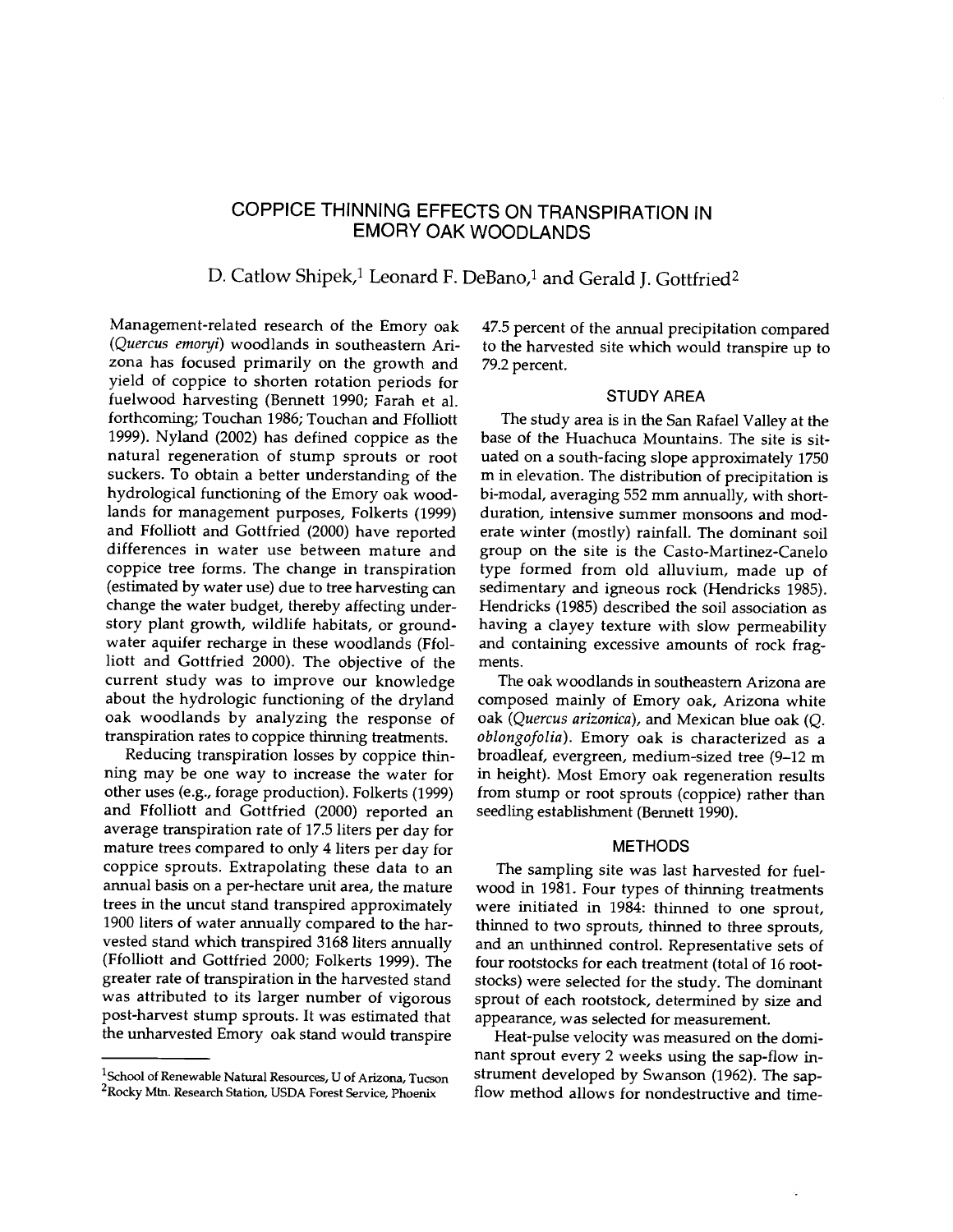efficient sampling of the measured stems. First, a drill jig was strapped to the selected stem for the purpose of precisely drilling the holes to a depth just inside of the bark and within the outlying sapwood layers. Two thermistor probes attached to a meter were inserted into the drilled holes and allowed to reach a balance. When a balance was obtained, a heat pulse was applied for one second through the heat probe located between the two thermistors. The heat pulse acted as a tracer within the column of flowing sap. A stopwatch was<br>started when movement away from the balance started when movement away from the balance point was visually detected, and the elapsed time or the time required for the meter to return to a balance was determined. The placement of the thermistor probes at 0.5 cm below and 1.0 cm above the heat probe allowed the heat-pulse velocity to be calculated according to the following equation:

#### HPV (cm/hr) =  $900/t_0$ .

HPV represents the heat-pulse velocity in centimeters per hour and  $t_0$  is the elapsed time in seconds from the initial heat-pulse application until the two thermistors regained equilibrium (Swanson 1962).

The water use of an individual sprout was determined from the cross -sectional area of sapwood and the heat-pulse velocity measurements. The resulting sap-flow (in cubic centimeters per hour) was then transformed to liters per day for analyses of treatment differences. The cross -sectional area of sapwood was measured on representative oak sprouts; diameter at breast height (dbh), average bark thickness, and diameter of heartwood were used to develop a linear regression of sapwood area to dbh. This regression was then used to estimate the cross-sectional sapwood area of the sprouts being measured for transpiration.

Transpiration data on each sample date were averaged for each of the three coppice treatments and the control. An analysis of variance test at the 0.1 alpha level was used to evaluate significant differences in the average daily water use among the treatments for the sampling period between May 2000 and January 2002, excluding a gap in measurements from the middle of May 2001 to the middle of July 2001. T -tests were performed at the 0.1 alpha level to evaluate differences between treatments. The estimated transpiration rate per rootstock was calculated by multiplying the daily water use of the measured stem by the number of dominant stems per rootstock for that treatment.

The effect of precipitation on estimated daily transpiration rates was interpreted from precipitation- transpiration graphs. Precipitation measurements were obtained from the Coronado National Memorial weather station located approximately 8 km from the study site.

#### RESULTS

The linear regression model relating sapwood area to dbh was

$$
sapwood area (m2) = [(0.0251 x (dbh) - 0.0355) x 0.0929]
$$

with an  $r^2 = 0.85$  and a standard error of 0.00074 m2. Sapwood area ranged from 23.0 to 62.6 sq cm. The treatment of thinning to two sprouts transpired the greatest volume of water (mean  $\pm$  SE), at  $9.72 \pm 0.36$  liters per day during the 19-month study. The treatment of thinning to one sprout transpired the least, with an average of  $8.27 \pm 0.35$ liters per day. An analysis of variation test with an alpha level of 0.1 identified significant differences among the four treatment means. Paired t-tests between treatment means indicated that only the coppice thinned to one sprout and the control were not significantly different at the  $\alpha$  = 0.1 level.

Estimated transpiration rates during the sampling period are presented in Figure 1. The mean daily transpiration rate of the measured stems for the treatments and the mean daily water use for the rootstocks per treatment are given in Table 1. Paired t-tests between the estimated transpiration rates per rootstock for each treatment show that all are significantly different at the 0.1 alpha level. The unthinned control with an average of 4.5 dominant stems per rootstock was estimated to have the greatest daily transpiration rate.

The most recent 20-year mean annual precipitation at the Coronado National Memorial was 552 mm. The annual precipitation in 2000 and 2001 was 778 mm and 544 mm, respectively; several large storms in October of 2000 provided the main differences between the two years. The mean daily transpiration rates for each treatment were averaged to clearly present the transpiration trends with daily precipitation records (Figure 2).

### **DISCUSSION**

Changes in solar radiation, air temperature, relative humidity, wind speeds, and /or cloud cover over the course of a day may have caused variation among the daily transpiration rates. The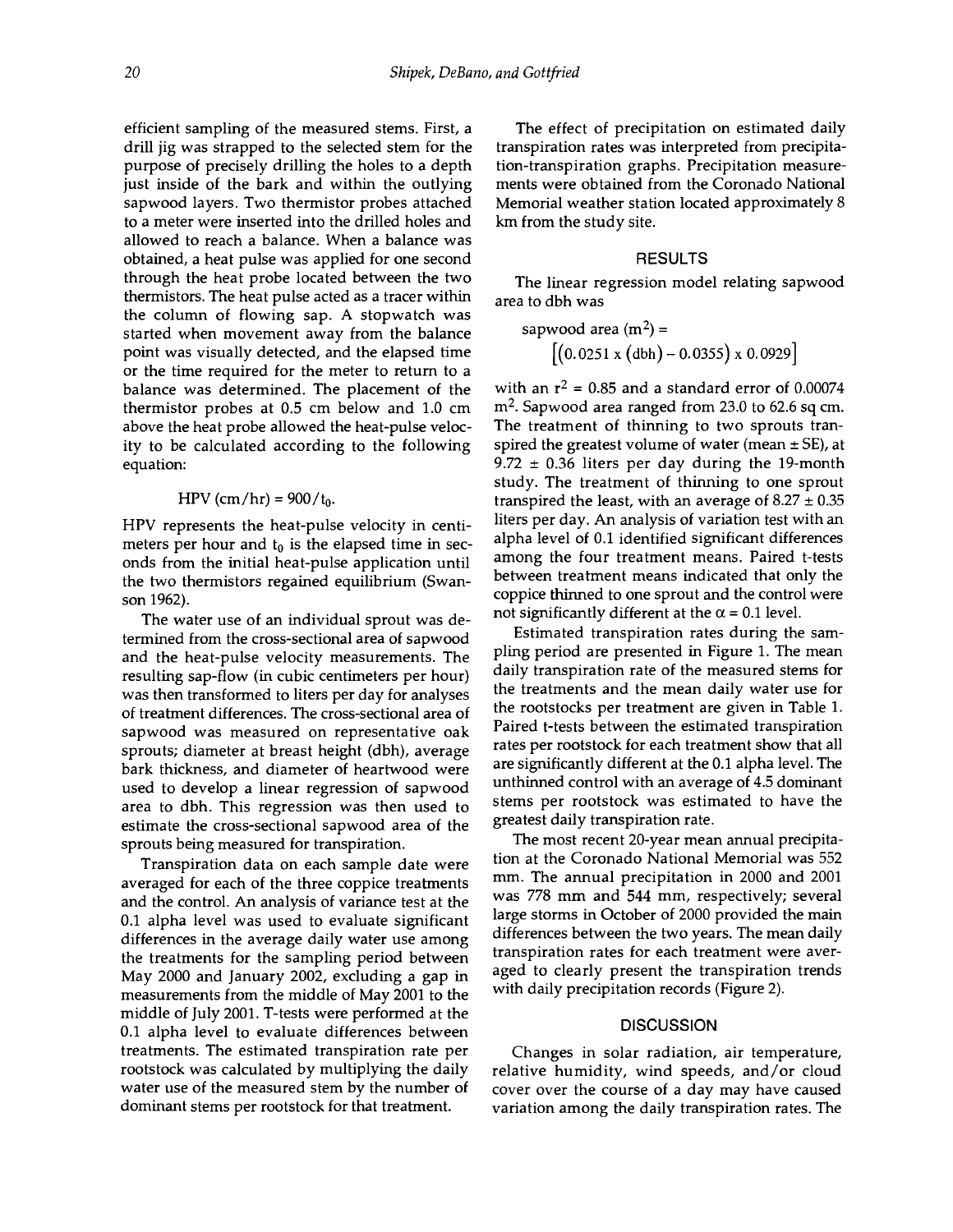

Figure 1. Average individual daily transpiration rates for three coppice treatments and a control from May 2000 to January 2002.



Figure 2. Average daily transpiration rates of all sprouts in relation to daily precipitation from May 2000 to January 2002 (bars on the water use line represent standard errors).